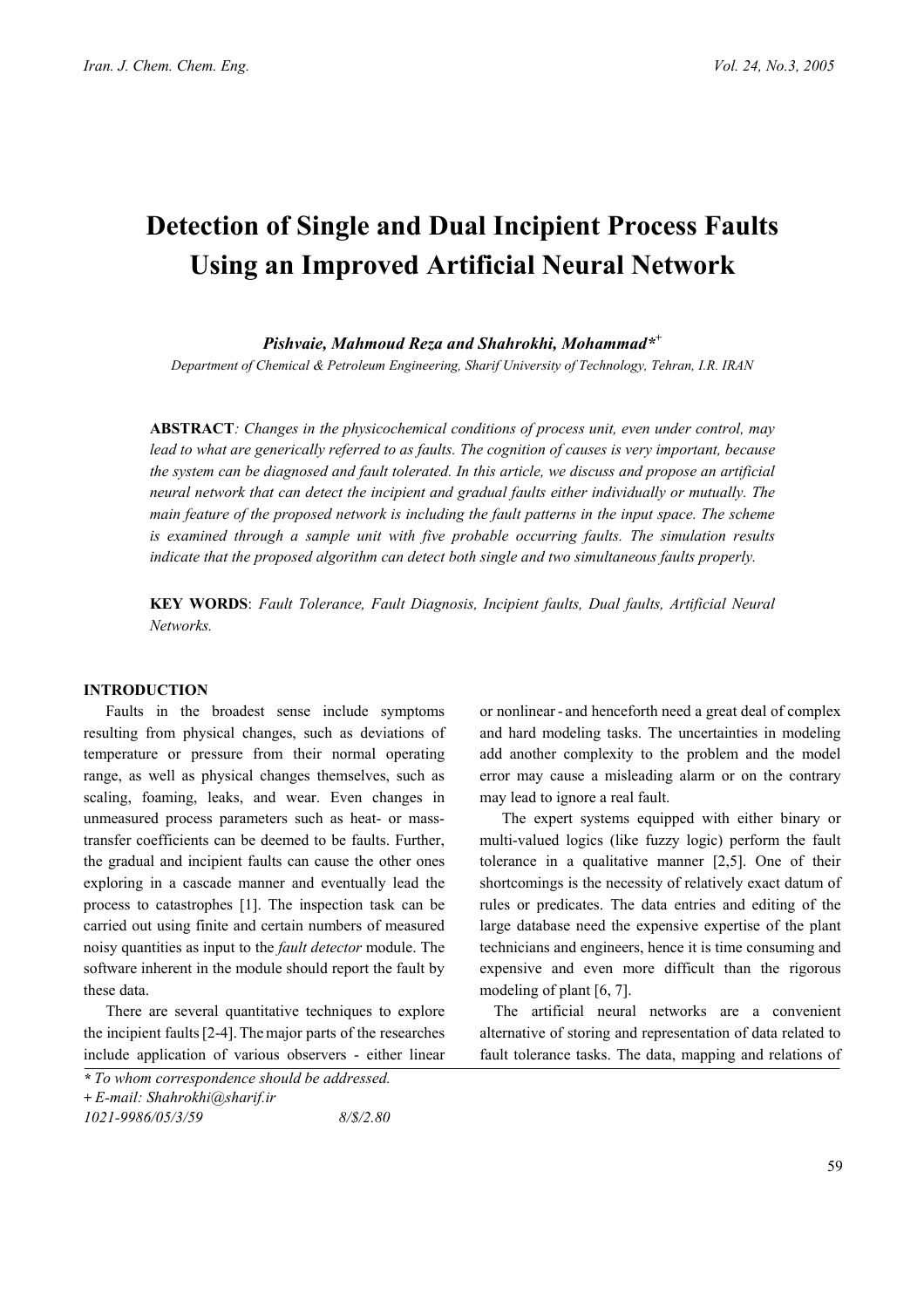faults and measured quantities (in steady state) can be learned by the neural net and in practice, we can recall the net by inputting the measured quantities and ask the probable faults occurred. The neural nets have the capability of noise filtering and more important classifying and recognizing the patterns of faults [8,9]. They learn and adapt their parameters easily and can interpolate the multidimensional data elaborately.

In this article we have attempted to evaluate the abilities of feed forward artificial neural networks to detect and classify the incipient process faults. In addition a new structure of these types of neural nets has been proposed. The main issue has been the recognition of simultaneously occurring faults. The proposed scheme detects not only the single fault accurately but also the simultaneous (two faults) ones precisely.

# *The Artificial Neural Networks*

In this section we review the properties and structure of artificial neural networks for recognition of fault patterns.

## *Artificial Nodes*

An artificial node is a computing element in which calculation and mapping of multidimensional inputs to one-dimensional output is carried out. The transfer function is often nonlinear and is represented by a sigmoid function. The mapping of input(s)-output relation for the j-Th node presented in the l-Th layer can be analytically represented by:

$$
x_j^{(l)} = \frac{1}{1 + \exp(-u_j^{(l)})}
$$
 (1)

where  $u_j^{(l)}$  is usually a linear combiner of weighted inputs and a bias term called threshold value:

$$
u_j^{(l)} = \sum_{i=1}^{N-l} w_{ji}^{(l)} x_j^{(l-1)} + \theta_j^{(l)}
$$
 (2)

in which  $x_j^{(l)}$  is the output node,  $w_j^{(l)}$  the associating weight of every input and  $\theta_j^{(l)}$  is the threshold value of layer (l).

## *Network Structure*

Fig. 1 shows a common structure of a multi-layer feed forward artificial neural network. The connections are



*Fig. 1: Structure of a multilayer artificial neural network.*

one-way and are directed from inputs to outputs. Every link is associated with a weight  $(w_i^{(l)})$ , to multiply by the input value, taking part in the linear combination with the others. For fault detection purposes, output of the last layer, is the pattern of defect or fault.

# *Process of Variables (number crunching)*

Every node in the layers receives the measured inputs, such as temperatures or pressures and processes the data through its transfer function and finally produces a local output. The outputs act as inputs to the nodes of next layer. It should be noted that the values of outputs and especially inputs might be regularized and/or normalized to avoid numerical errors such as propagation and truncation errors.

#### *Training*

The training of a network is the same as parameters adaptation or a least squares problem in the sense of optimization formulations. In other words the weights and also the threshold values of each layer in the whole structure of neural network are to be exposed by the target or desired outputs (fault types or patterns) corresponding the inputs patterns. In the phase of learning, groups of inputs are fed into the network and the calculated outputs are examined and compared with desired or defined outputs, in which the faults are characte-rized by specific values of network output. The adaptation law is carried out using the error (the difference of desired and calculated outputs) emerging from triggered functions of neural network. The algorithm is generically referred as back-propagation technique.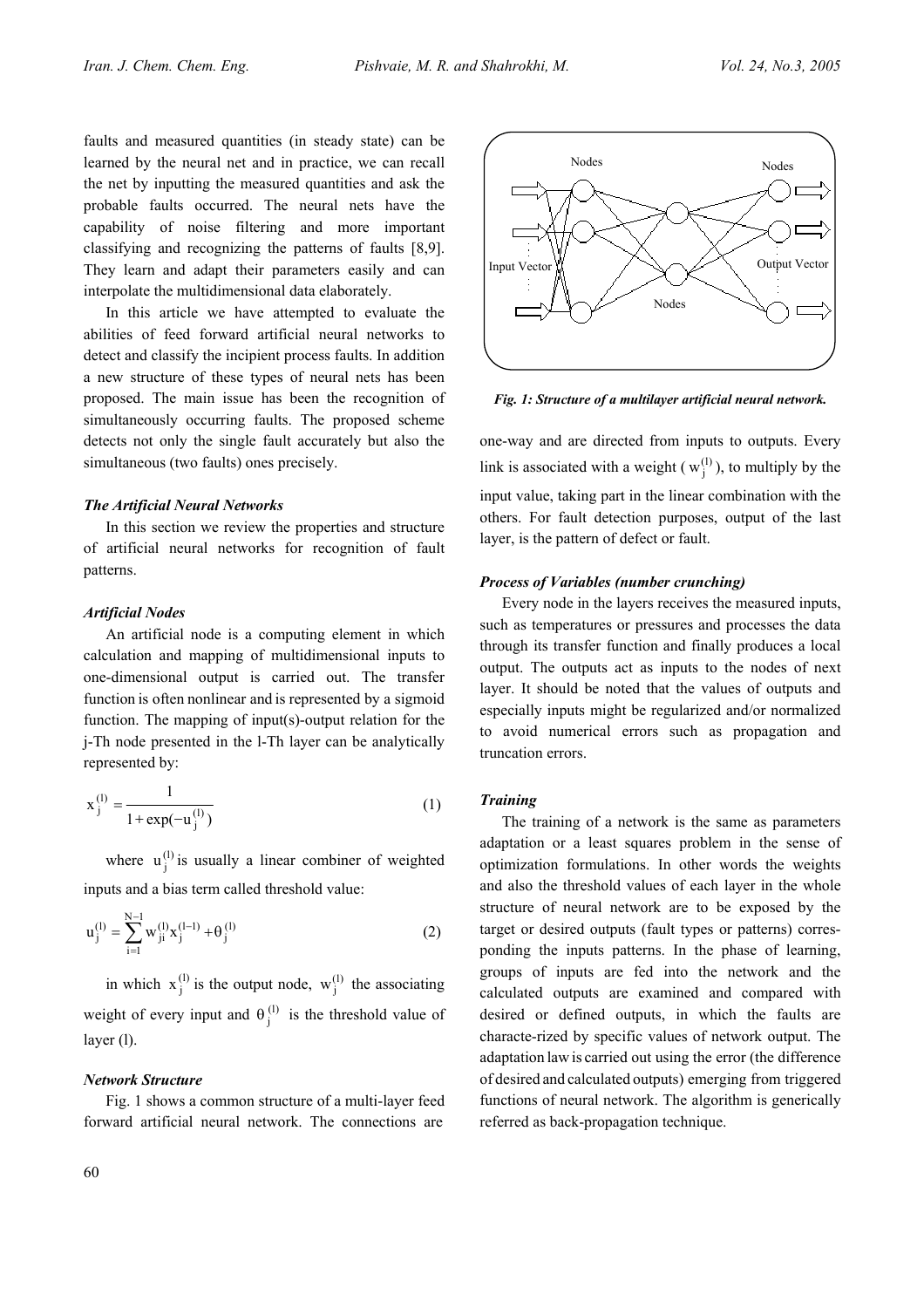

*Fig. 2: The proposed neural network fault detector.*

## *Network Test and Fault Detection*

After the parameter adjustment, we can test the functionality of network by feeding some inputs other than the ones used in training phase. If the network is trained successfully it can be used to predict the process faults.

## **Proposed Neural Net Structure**

Schematic structure of the proposed neural network has been shown in Fig. 2. The main issue in this structure is including the fault patterns in the network input. This was done to emulate the reasoning and induction of patterns quantitatively. In addition, it improves the network performance for not only detecting individual faults but also for cognition of dual faults.

 It should be mentioned that the better performance has been obtained at the expense of more computation efforts.

# *Training Patterns*

As can be seen from Fig.2, the network needs the fault patterns as part of the input. By the fault pattern, we mean a set of system parameter values, which defines a specific faulty condition. The process or its model can be used to produce the fault patterns through experiment or by simulation. Every cycle of training includes the pairs of input-output patterns. The input pattern consists of two major parts, one the pure inputs including the values of steady state quantities as independent variables, and the other, the fault patterns. The output pattern corresponds to index of fault type, but the values represent the level of fault.

# *Training Algorithm*

The commonly used algorithm for training of feedforward artificial networks is variants of back-propagation



*Fig. 3: Two common node functions used in network layers.*

technique. It is basically an optimization algorithm in which the independent variables (decision variables) are the weights and biases of neural network structure. The objective function is sum of squared deviations of target values from calculated network output, which has to be minimized. In other words, the training algorithm minimizes the distances of desired and predicted values (fault patterns) of network.

For better training and handle the numerical issues, it is common to do some regularization or normalization procedures in prior to training. The regularization type is case dependent, especially depends on the type of node functions used in the early net layers. For instance, if we have selected the function *tansig* (Fig. 3) for all the nodes in the first layer, it is better to maintain the normalized inputs in the range of  $-1$  (minus one) to  $+1$ . However, if the function *logsig* is selected, it would better to choose the range of 0 (zero) to  $+1$ . We have used the latter function as described later for the case study.

## *The Matching Algorithm*

As mentioned previously, the network input vector has included the output pattern. Due to this implicit relation, we should make the patterns consistent in some way. For this reason, we have used some type of direct search method to minimize the distinction of input elements and output vector and also avoiding iteration and the need for initial values. The details of *recall* algorithm are as follow:

**Step 1** - Supply the network inputs by measuring the plant outputs and the first fault pattern.

**Step 2** - Recall the network and obtain the fault pattern, generated by the network.

**Step 3** - compare the assumed pattern , considered in the input vector with the detected fault pattern by defining an error norm.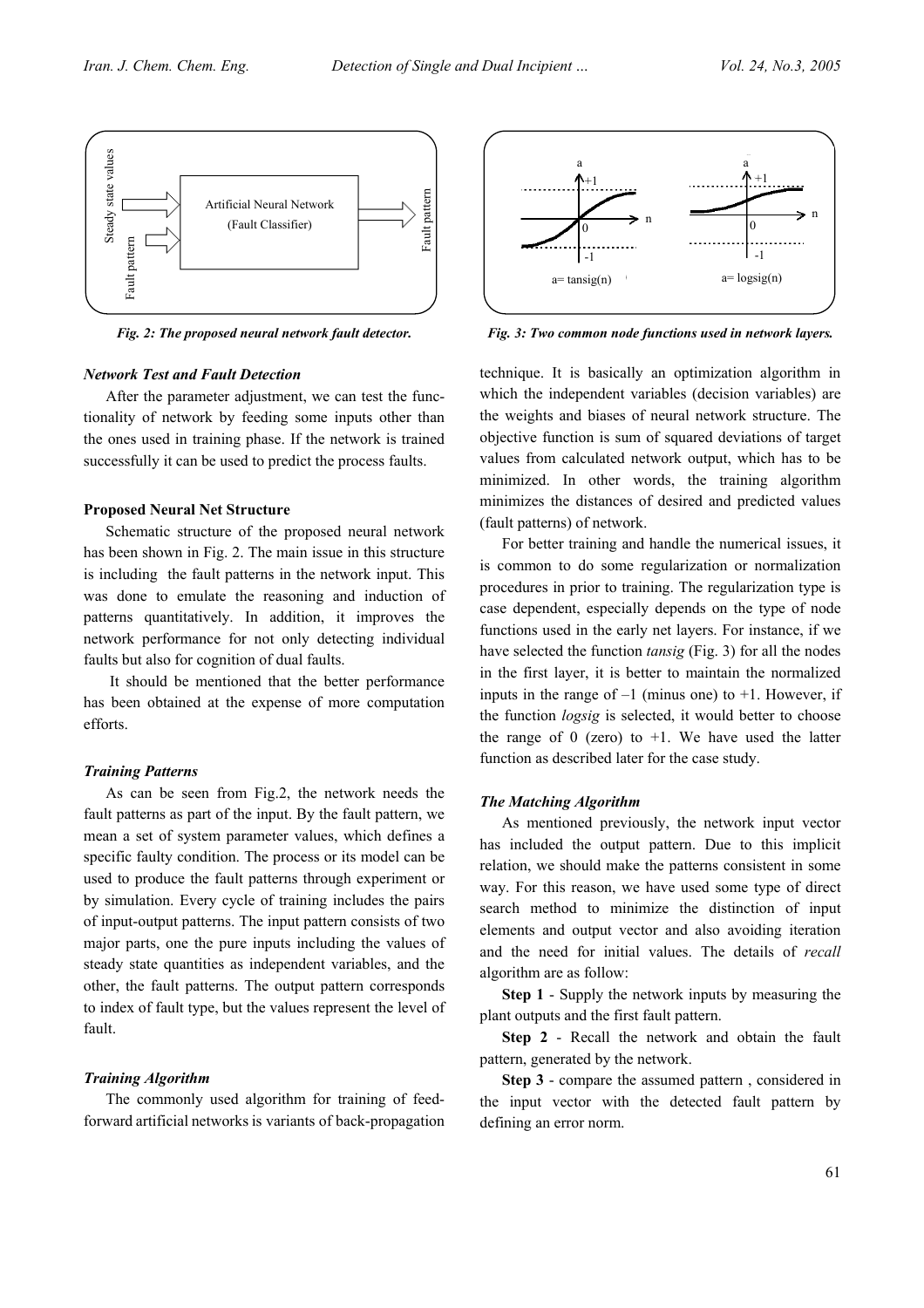**Step 4** - Take the second fault pattern and repeat the above steps until all the patterns have been processed.

**Step 5** - Search for the least element in the error norm vector. Find the index of the least element and report the corresponding fault.

## **Simulation of Faults in a Reactor**

To evaluate the performance of the proposed scheme, we selected a typical unit, which is frequently used in the open literatures [3,4].

The schematic diagram of the simulated process unit is depicted in Fig. 4. As it is shown the reactor feed consists of heptane, which is delivered via a process pump. The following catalytic and endothermic reaction takes place in the reactor:  $C_7H_{16} \rightarrow C_7H_8 + 4H_2$ .

The temperature of reactor is controlled via a PI (Proportional-Integral) controller. The operation is carried out as described below. The live steam is passed through a heater and is fed into the jacket of reactor. The effluent of jacket is circulated back to the heater. The controller (regulator) receives the reactor temperature (supplied by sensor) and compares it with set-point value and provides the proper command signal to manipulate the heat input to the exchanger.

If we denote the output concentration of reactants  $C_7H_{16}$ ,  $C_7H_8$ ,  $H_2$  by  $C_{10}$ ,  $C_2$ ,  $C_3$ , respectively and input concentration of heptane by  $C_{li}$ , then the following equations result from component mass balance around the reactor:

$$
\frac{dC_{10}}{dt} = -\frac{q}{V}C_{10} - kC_{10} + \frac{q}{V}C_{1i} , C_{10}(0) = C_1^{\circ}
$$
 (3)

$$
\frac{dC_2}{dt} = -\frac{q}{V}C_2 - kC_{10}
$$
, C<sub>2</sub>(0) = C<sub>2</sub><sup>o</sup> (4)

$$
\frac{dC_3}{dt} = -\frac{q}{V}C_3 + 4kC_{10}
$$
, C<sub>3</sub>(0) = C<sub>3</sub><sup>°</sup> (5)

The reaction rate constant is related to temperature as given below:

$$
k = k_{\circ} e^{-E_a / RT}
$$

If ∆H is the energy of reaction, a and h, the surface and overall heat transfer coefficient, then the energy balance around the reactor yields:

$$
\rho V C_p \frac{dT}{dt} = \rho C_p q (T_i - T) - k C_{1o} V \Delta H + a h (T_h - T) \tag{6}
$$

or,

$$
\frac{dT}{dt} = \frac{q}{V}(T_i - T) - \frac{kC_{10}\Delta H}{\rho C_p} + \frac{ah}{\rho VC_p}(T_h - T)
$$
(7)

where  $T_i$  and  $T$  are the feed and product temperature and  $T<sub>h</sub>$  is the outlet temperature of vapor from the heat exchanger. The set-point value  $(u_c)$  of 740 mV is chosen for simulation. The gain of measuring device is  $K_{mV/T} = 1$  and hence the feedback error signal is:

$$
e = u_c - K_{mV/T}T
$$
 (8)

If the integrator output is denoted by  $s_i$  and controller output by  $s_h$ , then the dynamic relation of controller is given by:

$$
\begin{cases}\n\frac{ds_i}{dt} = \frac{K_c}{\tau_1} , & s_i(0) = s_i^{\circ} \\
s_h = K_c e + s_i\n\end{cases}
$$
\n(9)

By writing the energy balance around the heat exchanger, we have:

$$
C'_{p}V'p'\frac{dT_{h}}{dt}=C'_{p}\rho'q'(C_{T}-T_{h})+a'h'k'_{h}s_{h}
$$
\n(10)

or:

$$
\frac{dT_h}{dt} = \frac{1}{\tau} \left( C_T - T_h \right) + \frac{K}{\tau} s_h \tag{11}
$$

In which 
$$
K = \frac{a'h'k'_h}{\rho'C'_pq'} = 20
$$
,  $\tau = \frac{V'}{q'} = 0.3h$ .

The rest of system parameters are given in Table 1.

It is assumed that no fault occurs in the controller and just five faults with different four levels of change may occur.

Fault 1: reduction in catalyst activity.

Fault 2: fault in reactor heat exchanger.

Fault 3: fault in heater.

Fault 4: reduction in feed flow rate.

Fault 5: reduction in circulation rate.

The steady-state values (normal condition) have been presented in Table 2. Results of simulation have been presented in Table 3. and Table 4., using the normalized variables. Schematic structure of the proposed neural network for the simulated reactor has been shown in Fig.5.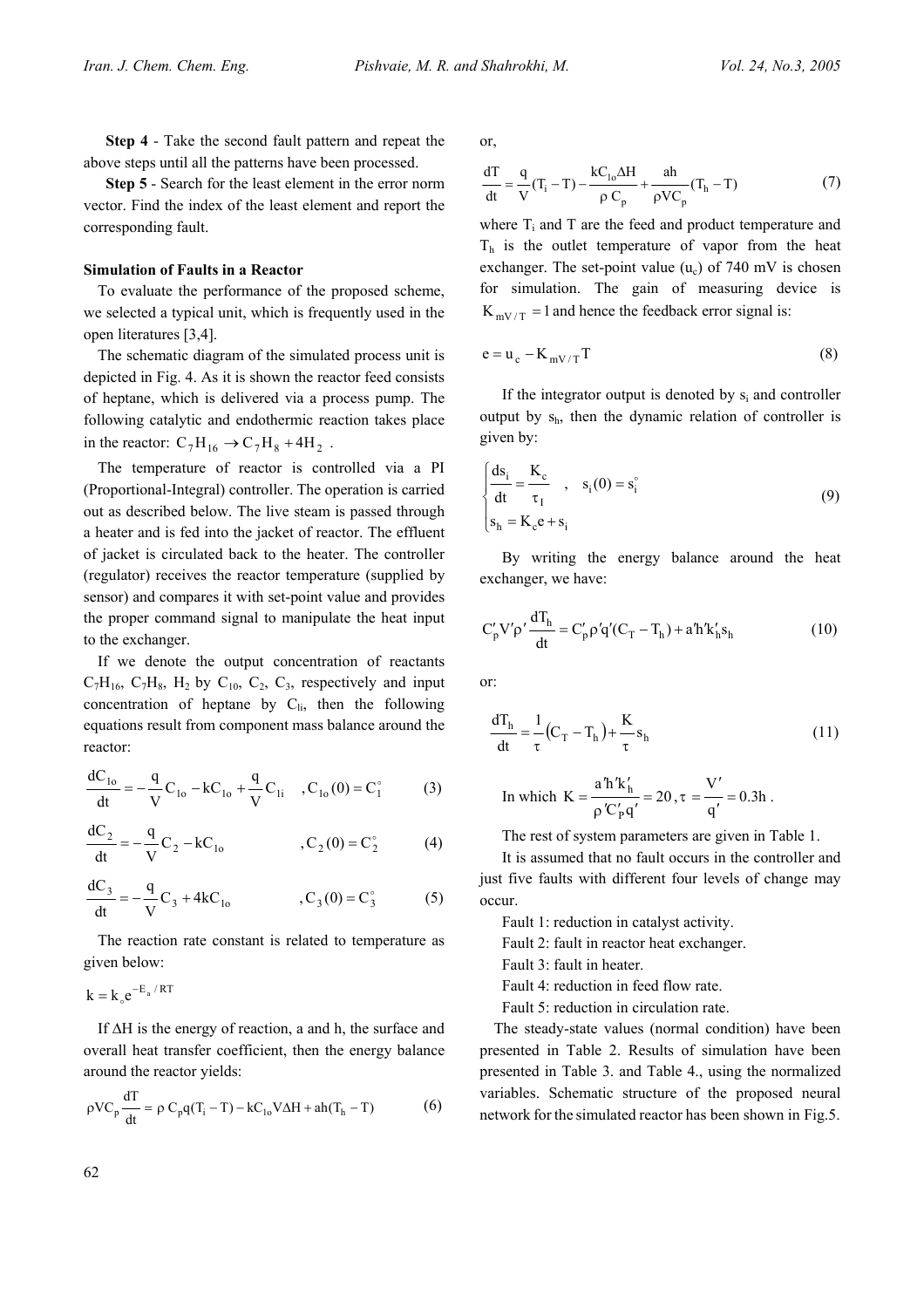| Reaction rate constant, $k_0$        | $5.01\times10^{8}$ h <sup>-1</sup>                                                                                                                                    |
|--------------------------------------|-----------------------------------------------------------------------------------------------------------------------------------------------------------------------|
| Energy of activation, $E_a$          | $1.369\times10^5$ J/mol                                                                                                                                               |
| Specific heat, $C_p$                 | 490.7 J/mol. <sup>o</sup> K                                                                                                                                           |
| Density, $\rho$                      | 593 mol/ $m3$                                                                                                                                                         |
| Heat transfer area, a                | $10 \text{ m}^2$                                                                                                                                                      |
| Overall heat transfer coefficient, h | $6.05\times10^{5}$ J/m <sup>2</sup> h <sup>o</sup> K                                                                                                                  |
| Heat of reaction, $\Delta H$         | $2.2026\times10^{5}+6.2044\times10$ T-<br>$5.536\times10^{-2}$ T <sup>2</sup> - 1.15 $\times10^{-6}$ T <sup>3</sup> +<br>$3.1496 \times 10^{-7}$ T <sup>4</sup> J/mol |
| Reactor volume, V                    | $30 \text{ m}^3$                                                                                                                                                      |
| Heater time constant, $\tau_1$       | 0.2 <sub>h</sub>                                                                                                                                                      |
| Heater gain, k                       | $1 \, {}^{\circ}\mathrm{K}$ / mV                                                                                                                                      |

*Table 1: Parameters used in simulation studies.* 

| Reactor temperature, T                         | 740 °K                          |
|------------------------------------------------|---------------------------------|
| Inlet concentration of $C_7H_{16}$ , $C_{1i}$  | 1000 mol / $m^3$                |
| Outlet concentration of $C_7H_{16}$ , $C_{10}$ | 476 mol / $m^3$                 |
| Outlet concentration of $C_7H_8$ , $C_2$       | 524 mol / $m^3$                 |
| Outlet concentration of $H_2$ , $C_3$          | $2097 \text{ mol} / \text{m}^3$ |
| Heater temperature, $Th$                       | 889 °K                          |
| Feed temperature, T <sub>i</sub>               | $300 \text{°K}$                 |
| Inlet temperature of heater, $C_T$             | $0.9\times740$ °K               |
| Feed and product Flow rate, q                  | $3m^3/h$                        |
|                                                |                                 |

*Table 2: Steady-state values or normal condition.* 



| Heater Recycle Pump                    | Number/Level | Control<br>command | t |
|----------------------------------------|--------------|--------------------|---|
|                                        | 1/1          | 0.9807             |   |
| Pump                                   | 1/2          | 0.9703             |   |
| Catalytic                              | 1/3          | 0.9592             |   |
| Heater<br>er<br>Reactor                | 1/4          | 0.9474             |   |
|                                        | 2/1          | 1.0743             |   |
| Sensor                                 | 2/2          | 1.1180             |   |
|                                        | 2/3          | 1.1671             |   |
|                                        | 2/4          | 1.2228             |   |
| atic diagram of the simulated process. | 3/1          | 0.9504             |   |
|                                        | 3/2          | 0.9248             |   |
|                                        | 3/3          | 0.8986             |   |
|                                        | 3/4          | 0.8718             |   |
|                                        | 4/1          | 1.1111             |   |
| Artificial                             | 4/2          | 1.1765             |   |
| Neural Network                         | 4/3          | 1.2500             |   |
| Fault patterns                         | 4/4          | 1.3333             |   |
|                                        |              |                    |   |

*Fig. 4: The schematic diagram bigs. 4:* 

Process Pump

2

PI Controller

Tank

 $S_h$ 

Th

 $\text{C}_{\text{C}_7\text{H}_8}$ 

Fault patterns

 $\Box$ 

*Fig. 5: The proposed neural network fault detector.* 

| Number/Level     | Control<br>command | Heater<br>temperature | Concentration |
|------------------|--------------------|-----------------------|---------------|
| 1/1              | 0.9807             | 0.9952                | 0.9498        |
| 1/2              | 0.9703             | 0.9925                | 0.9225        |
| 1/3              | 0.9592             | 0.9898                | 0.8937        |
| 1/4              | 0.9474             | 0.9868                | 0.8631        |
| 2/1              | 1.0743             | 1.0186                | 1.0000        |
| 2/2              | 1.1180             | 1.0296                | 1.0000        |
| 2/3              | 1.1671             | 1.0419                | 1.0000        |
| 2/4              | 1.2228             | 1.0559                | 1.0000        |
| 3/1              | 0.9504             | 0.9876                | 1.0500        |
| 3/2              | 0.9248             |                       | 1.0769        |
| 3/3              | 0.8986             |                       | 1.1052        |
| 3/4              | 0.8718             | 0.9678                |               |
| 4/1              | 1.1111             | 1.0000                | 1.0000        |
| 4/2              | 1.1765             | 1.0000                | 1.0000        |
| 4/3              | 1.2500             | 1.0000                | 1.0000        |
| 4/4              | 1.3333             | 1.0000                | 1.0000        |
| 5/1              | 0.9000             | 1.0000                | 1.0000        |
| 5/2              | 0.8500             | 1.0000                | 1.0000        |
| 5/3              | 0.8000             | 1.0000                | 1.0000        |
| 5/4              | 0.7500             | 1.0000                | 1.0000        |
| Normal<br>1.0000 |                    | 1.0000                | 1.0000        |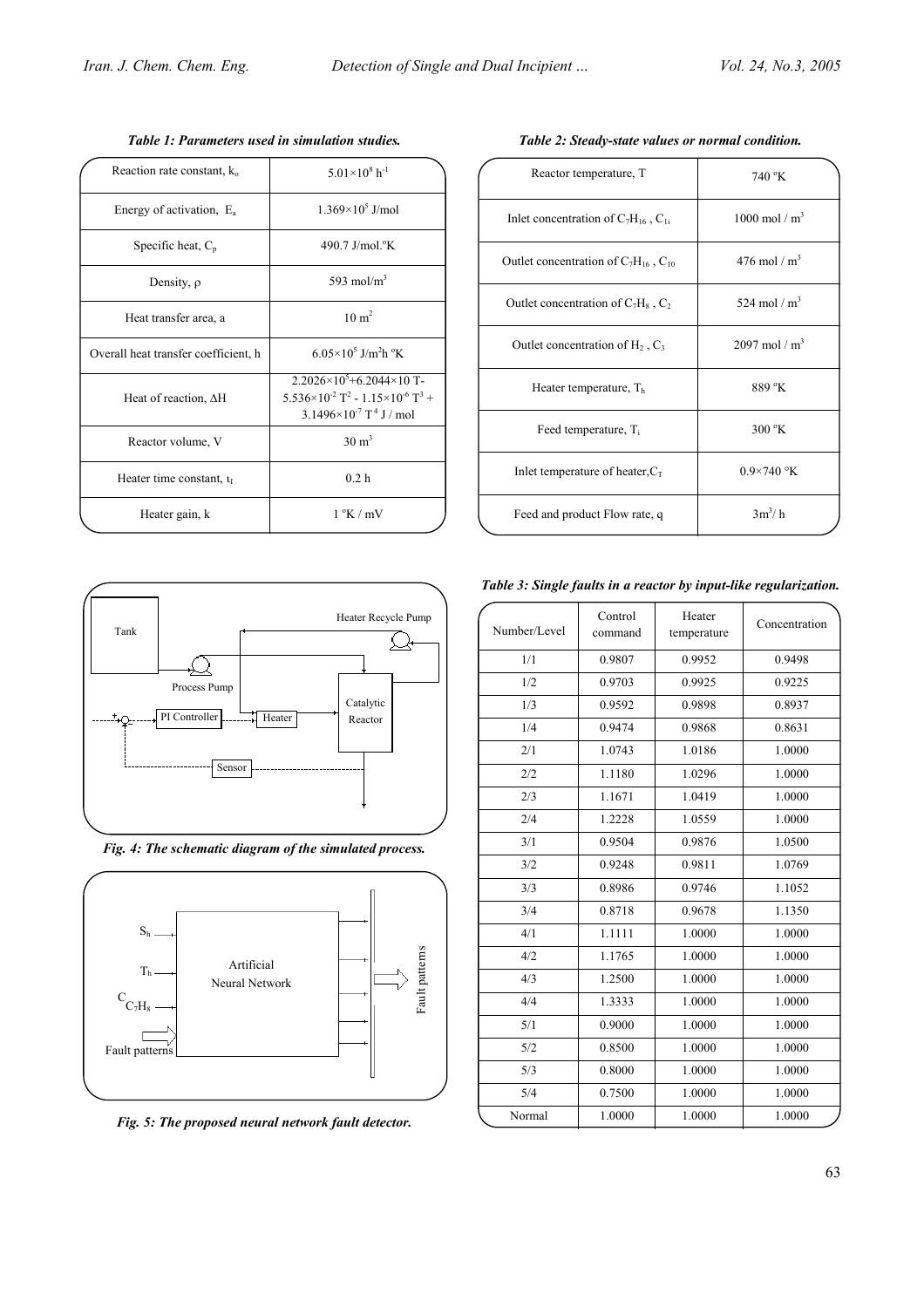

*Fig. 6: The training error convergence of single faults.*

The network consists of three layers with input layer of dimension 8, hidden layer with 8 nodes and output layer with dimension 5 (faults), respectively. The transfer functions used for both hidden and output layers were selected as log sigmoid function. The number of nodes and layers has been obtained by trial and error, leading 8 nodes for hidden layer and 5 nodes for output layer.

## *Training Patterns*

The process model has been used to produce the training data by simulation. Every cycle of training includes the pairs of input-output patterns, like the records depicted in Table 3 and 4.

The output pattern corresponds to index of fault type, and the values represent the level of fault. For instance, consider the first row of entries in Table 4. This record has been introduced to the artificial neural net classifier by input in the form of [0.9807, 0.9952, 0.9498, 0.9, 1, 1, 1, 1] and output in the form of [0.9, 1, 1, 1, 1].

The first three elements of input vector are the normalized quantities of measured variables (the control command, temperature of heater outflow and concentration of toluene) which supply the arguments and characterization of fault(s).

The elements of output vector demonstrate the fault type and its level. For a typical record like this, the first element is not 1 (one), but the others are 1 (one); so, it means the  $1st$  fault (fault no. 1) has occurred and additionally the fault has happened in level 1, because the value is 0.9 or 90% of normalized variable span.



*Fig. 7: The training error convergence of dual faults.*

## *Training Algorithm*

The algorithm minimizes the distances of desired and functional values (fault patterns) of the network. The training set should globally covers the variables span. Hence for single fault detection we need at least 21 training records, while for two-fault detection we need at least 200 plus 21 (i.e. 221) records. Further, to improve the interpolation capability of network, we can inject some noisy records into the trainig set. In Figures 6. and 7, the convergence of training objective function have been shown. In Fig. 6 (single faults) the error tolerance is 1e-15 and in the Fig. 7 , it is 1e-6. It is worth-mentioning that if we use the networks as presented in literature [10], consisting the 3 input and 5 output, the tolerance would be greater than 0.01. The reduction of error about 1e13 order of magnitude indicates the superiority of the proposed structure (with feedback of fault pattern) over the classical ones.

# **SIMULATION RESULTS**

The results of simulation for both single-fault and dual-fault are given in Tables 5. to 8. The procedure is described as follows. First, the performance of plant has been simulated for a typical deviation of parameters (i.e. produing synthetic fault ) to get the corresponding measured variables. Afterwards, a level of noise with zero mean and specified variance has been added to (soft) measurements. The level of noise for three measured variables are given below: control command by 7.3%, heater outflow temperature by 4.5 % and reactor outlet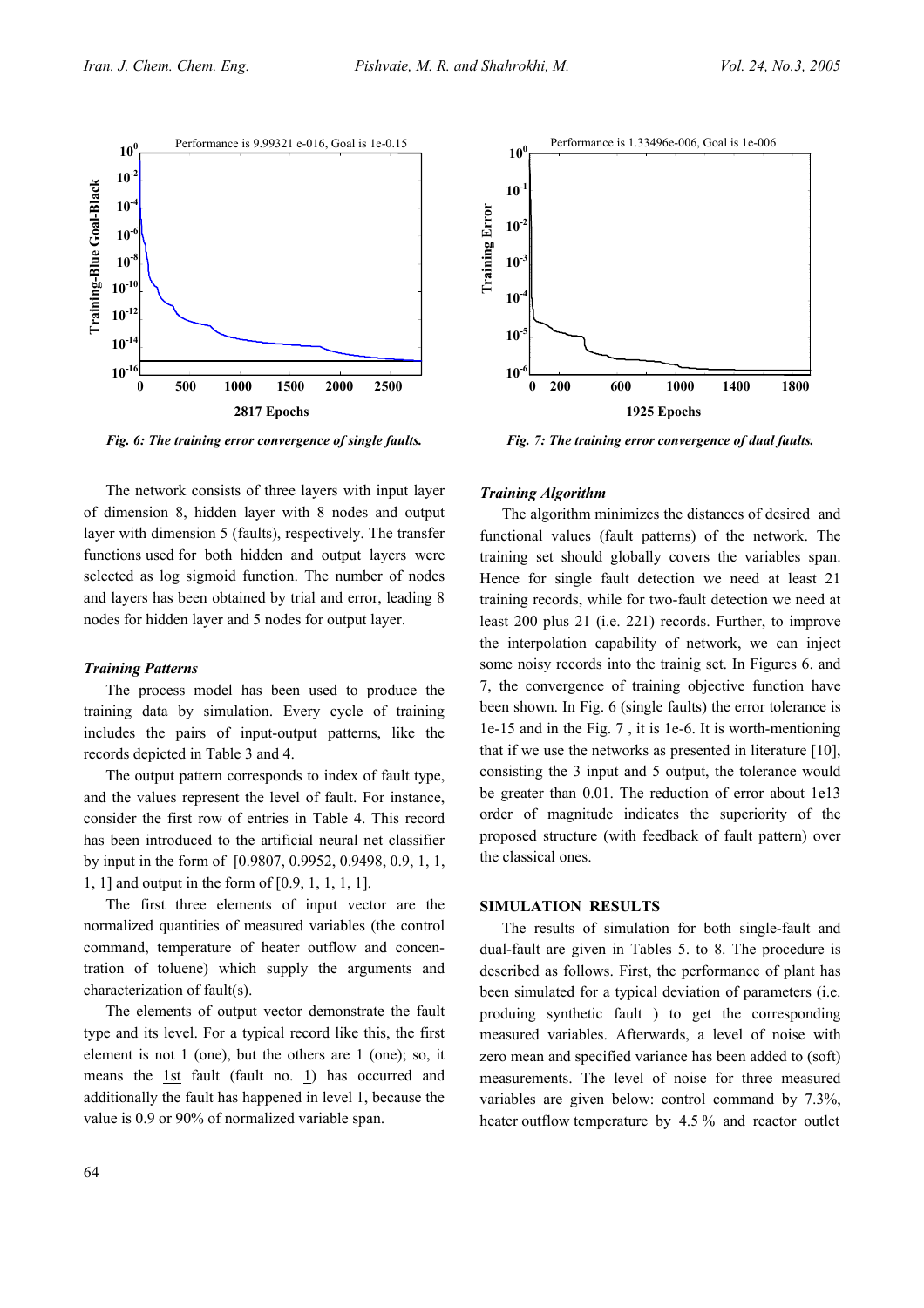| Number/Level | Cause                           | Fault pattern      |
|--------------|---------------------------------|--------------------|
| 1/1          | $0.90 k_0$                      | [0.90, 1, 1, 1, 1] |
| 1/2          | $0.85 k_0$                      | [0.85, 1, 1, 1, 1] |
| 1/3          | $0.80 k_0$                      | [0.80, 1, 1, 1, 1] |
| 1/4          | $0.75 k_0$                      | [0.75, 1, 1, 1, 1] |
| 2/1          | 0.90h                           | [1,0.90,1,1,1]     |
| 2/2          | 0.85h                           | [1,0.85,1,1,1]     |
| 2/3          | 0.80h                           | [1,0.80,1,1,1]     |
| 2/4          | 0.75h                           | [1, 0.75, 1, 1, 1] |
| 3/1          | 0.90 h'                         | [1,1,0.90,1,1]     |
| 3/2          | 0.85 h'                         | [1,1,0.85,1,1]     |
| 3/3          | 0.80 h'                         | [1,1,0.80,1,1]     |
| 3/4          | 0.75 h'                         | [1,1,0.75,1,1]     |
| 4/1          | 0.90q                           | [1,1,1,0.90,1]     |
| 4/2          | 0.85q                           | [1,1,1,0.85,1]     |
| 4/3          | 0.80q                           | [1,1,1,0.80,1]     |
| 4/4          | 0.75 q                          | [1,1,1,0.75,1]     |
| 5/1          | 0.90 q'                         | [1,1,1,1,0.90]     |
| 5/2          | 0.85 q'                         | [1,1,1,1,0.85]     |
| 5/3          | 0.80 q'                         | [1,1,1,1,0.80]     |
| 5/4          | 0.75 q'                         | [1,1,1,1,0.75]     |
| Normal       | $k_0$ , $h$ , $h'$ , $q$ , $q'$ | [1,1,1,1,1]        |

*Table 4: Levels of single faults (Table 3) and their patterns.* 

*Table 5: the simulated inputs for single fault detection.* 

| Number/Level | Control<br>Heater<br>command<br>temperature |        | concentration |  |
|--------------|---------------------------------------------|--------|---------------|--|
| 1/1          | 0.9375<br>0.9951                            |        | 0.9456        |  |
| 1/2          | 0.9825                                      | 0.9954 | 0.9213        |  |
| 2/3          | 1.1599<br>1.0453                            |        | 1.0026        |  |
| 2/4          | 1.2137                                      | 1.0530 | 1.0021        |  |
| 3/1          | 0.9537                                      | 0.9863 | 1.0515        |  |
| 4/2          | 1.1644                                      | 0.9969 | 1.0017        |  |
| 5/3          | 0.8057                                      | 0.9998 | 1.0011        |  |
| Normal       | 1.0102                                      | 0.9966 | 0.9924        |  |

| Table 6: The result of fault detection for single faults. |  |  |
|-----------------------------------------------------------|--|--|
|-----------------------------------------------------------|--|--|

|              | Node number  |                |        |        |        |
|--------------|--------------|----------------|--------|--------|--------|
| Number/Level | $\mathbf{1}$ | $\overline{c}$ | 3      | 4      | 5      |
| 1/1          | 0.8999       | 1              | 1      | 1      | 1      |
| 1/2          | 0.8585       | 1              | 1      | 1      | 1      |
| 2/3          | 1            | 0.7845         | 1      | 1      | 1      |
| 2/4          | 1            | 0.7303         | 1      | 1      | 1      |
| 3/1          | $\mathbf{1}$ | 1              | 0.9272 | 1      | 1      |
| 4/2          | 1            | 1              | 1      | 0.8563 | 1      |
| 5/3          | 1            | 1              | 1      | 1      | 0.8211 |
| Normal       | 1            | 1              |        | 1      | 1      |

*Table 7: the simulated inputs for dual fault detection.* 

| Number/Level | Control<br>command | Heater<br>temperature | concentration |  |
|--------------|--------------------|-----------------------|---------------|--|
| 1/1          | 0.9699             | 0.9928                | 0.9523        |  |
| 2/2          | 1.1295<br>1.0304   |                       | 1.0093        |  |
| 3/3          | 0.8882             | 0.9702                | 1.1104        |  |
| 4/4          | 1.3401             | 1.0013                | 1.0047        |  |
| 1/1 & 3/2    | 0.8994             | 0.9768                | 1.0365        |  |
| 1/4 & 4/1    | 1.0578             | 0.9886                | 0.8622        |  |
| 1/2 & 2/1    | 1.0386             | 1.0121                | 0.9222        |  |

*Table 8: The result of fault detection for dual faults.* 

|              | Node number |                |              |              |        |
|--------------|-------------|----------------|--------------|--------------|--------|
| Number/Level | 1           | $\overline{2}$ | 3            | 4            | 5      |
| 1/1          | 0.8767      | 0.9999         | $\mathbf{1}$ | 1            | 0.9991 |
| 2/2          | 0.9898      | 0.8504         | 1            | 1            | 0.9998 |
| 3/3          | 1           | 1              | 0.8255       | 1            | 0.9994 |
| 4/4          | 1           | 1              | 1            | 0.7516       | 0.9998 |
| 1/1 & 3/2    | 1           | 1              | 0.8470       | 1            | 0.9981 |
| 1/4 & 4/1    | 0.7563      | 1              | $\mathbf{1}$ | 0.8930       | 0.9998 |
| 1/2 & 2/1    | 0.8766      | 0.9062         | 1            | $\mathbf{1}$ | 0.9998 |